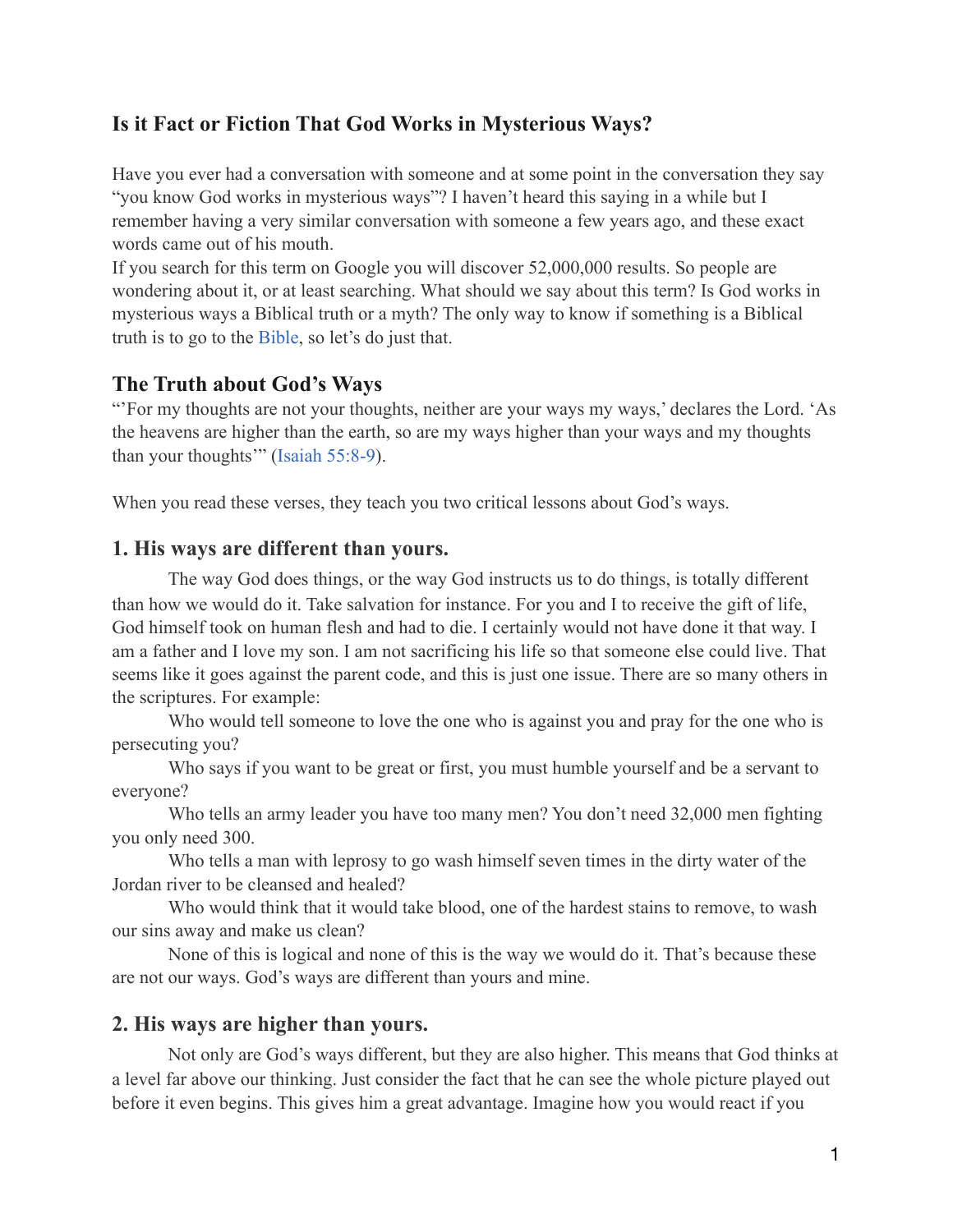knew the outcome before you ever did something? Have you ever watched a movie knowing how it will end? Or watched a football game when you already know the final score? When you know, you think differently about it. There is no anxiety, no worry because you are confident in what is going to happen. In a sense, it elevates your thinking. This is the advantage God has with us.

## **Does This Mean That God's Ways Are Mysterious?**

Let's take this information and get back to the question. Is God works in mysterious ways a Biblical truth or a myth? We have already seen that God's ways are different and higher than ours but does that make them mysterious?

 The word mysterious, according to the Oxford Dictionary, means difficult or impossible to understand, explain, or identify. Let me ask you then, has God ever done something in your life that was difficult or impossible to understand, explain, or identify? I don't need to wait for the answer because I know the answer is yes. Everyone of us has experienced this and not just us. Look at just about every story in the Bible and you will see things happen that goes beyond our ability to explain.Using that definition and that understanding, you would probably have to conclude that God works in mysterious ways is a biblical truth and not a myth.

#### **Can You Trust Your Own Ways?**

We live in a world today where the prevailing thought is that I am my own person, I can figure it out. I will make my own way. While all of that sounds good (a little bit puffed up as well) there is a reality and truth that is missing. We can't totally trust our way of thinking. Consider what the Proverbs say:

"There is a way which seems right to a man and appears straight before him, but its end is the way of death" [\(Proverbs 14:12](https://www.biblestudytools.com/proverbs/14-12.html)).

God's ways may be higher than ours and mysterious so that we don't always understand them, however we can trust that they are good. There are too many pitfalls that we can fall into when we trust our own ways. The Proverbs remind us that the end is death.

#### **How Should You Respond to God's Ways?**

God's ways are not only higher than ours, they are better than ours. The big struggle we have is whether or not we will embrace them. There is a blessing and a hope that comes from embracing God's ways. The good news is that the blessing comes even when you don't understand what God is doing. I want you to remember these four words in relationship to God's ways. Show, Go, Trust, Live. Here is what I mean.